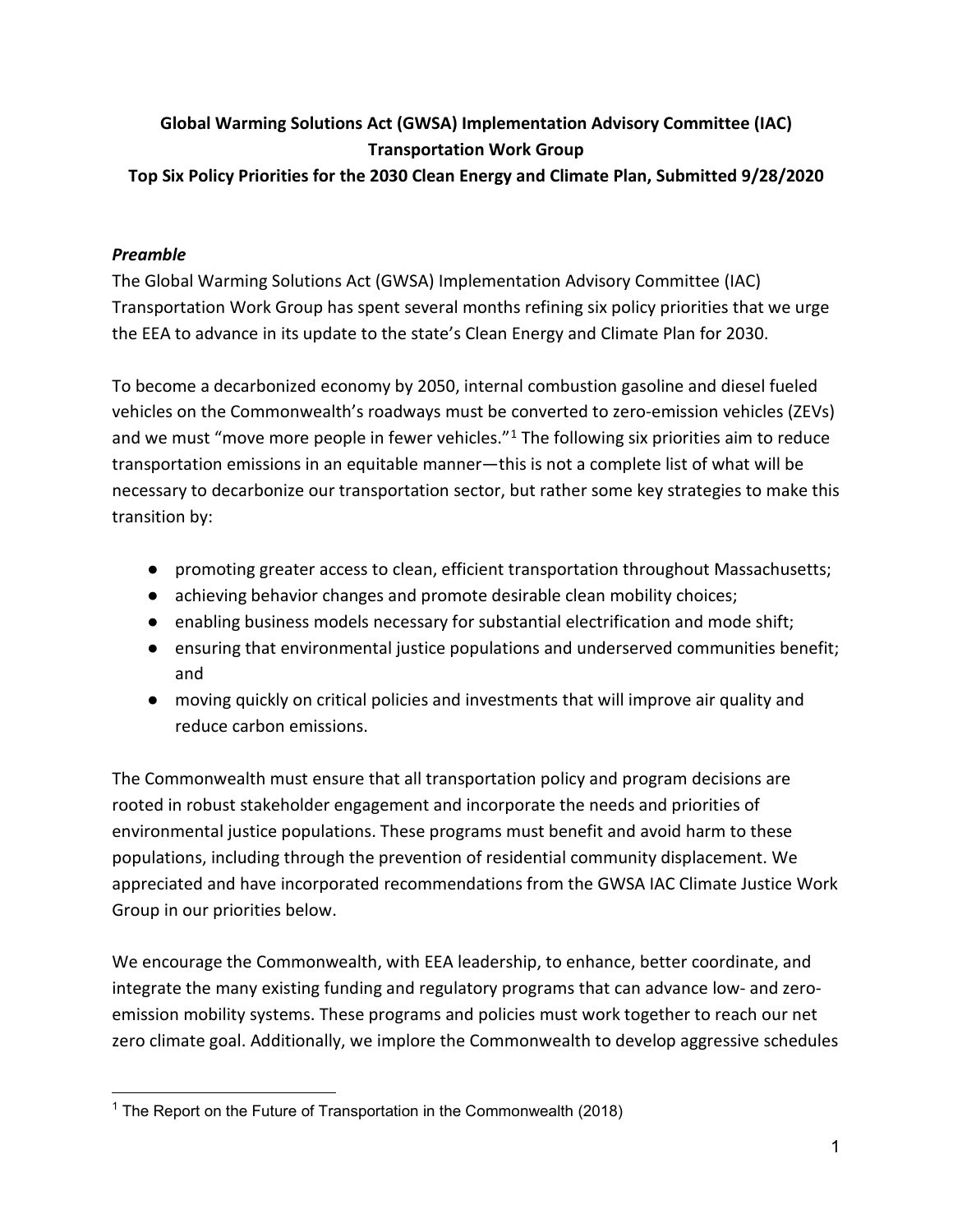and target dates to benchmark implementation of these and other clean transportation priorities.

Additionally, we are encouraged that the Commonwealth has already committed to two important multi-state clean transportation initiatives: Transportation Climate Initiative (TCI) to cap transportation emissions and invest in clean, modern transportation options and the July 2020 Medium- and Heavy-Duty Zero Emission Vehicle Memorandum of Understanding to ensure that 100% of all new medium- and heavy-duty vehicle sales are ZEVs by 2050. We assume that the Commonwealth will continue to lead on both of these fronts and have therefore not included these the priorities below.

We thank EEA and the IAC for the opportunity to provide input during this critical, challenging time—we look forward to discussing these and other priorities to help realize a decarbonized transportation sector and economy.

### *Priority 1*

### *Prioritize the decarbonization of transit and other diesel fleets now.*

The Commonwealth must invest now to decarbonize public transit diesel fleets in urban, suburban, and rural communities. Financing options, policies, and/or incentives must be put in place to enable the MBTA and RTAs to procure zero-emission buses and vans, with steady progress toward new sales and retrofit targets over the next decade. Starting now, the MBTA and RTAs should design maintenance facilities and train staff to support ZEV vehicles, prioritizing bus fleets. The Commonwealth must also determine schedules for accommodating paratransit riders and their mobility equipment. Additionally, commercial freight, passenger transport companies, and public fleet owners, including school bus operators, should be required to transition to ZEVs, and financing options, policies, and/or incentives should similarly enable progress in these sectors.

### *Priority 2*

# *Strengthen light-duty ZEV adoption by enhancing and expanding ZEV incentive programs and building out a robust and accessible charging and fueling network.*

The Commonwealth must expand public programs, including MOR-EV, to focus on incentives for used ZEVs and other lower cost vehicle purchases, particularly for low- and middle-income residents and environmental justice populations. The Commonwealth must also support or partner with other stakeholders and organizations to encourage group purchasing, small business development in clean transportation, and the deployment of extensive marketing, education, and communications on ZEVs. This work must include innovative programs and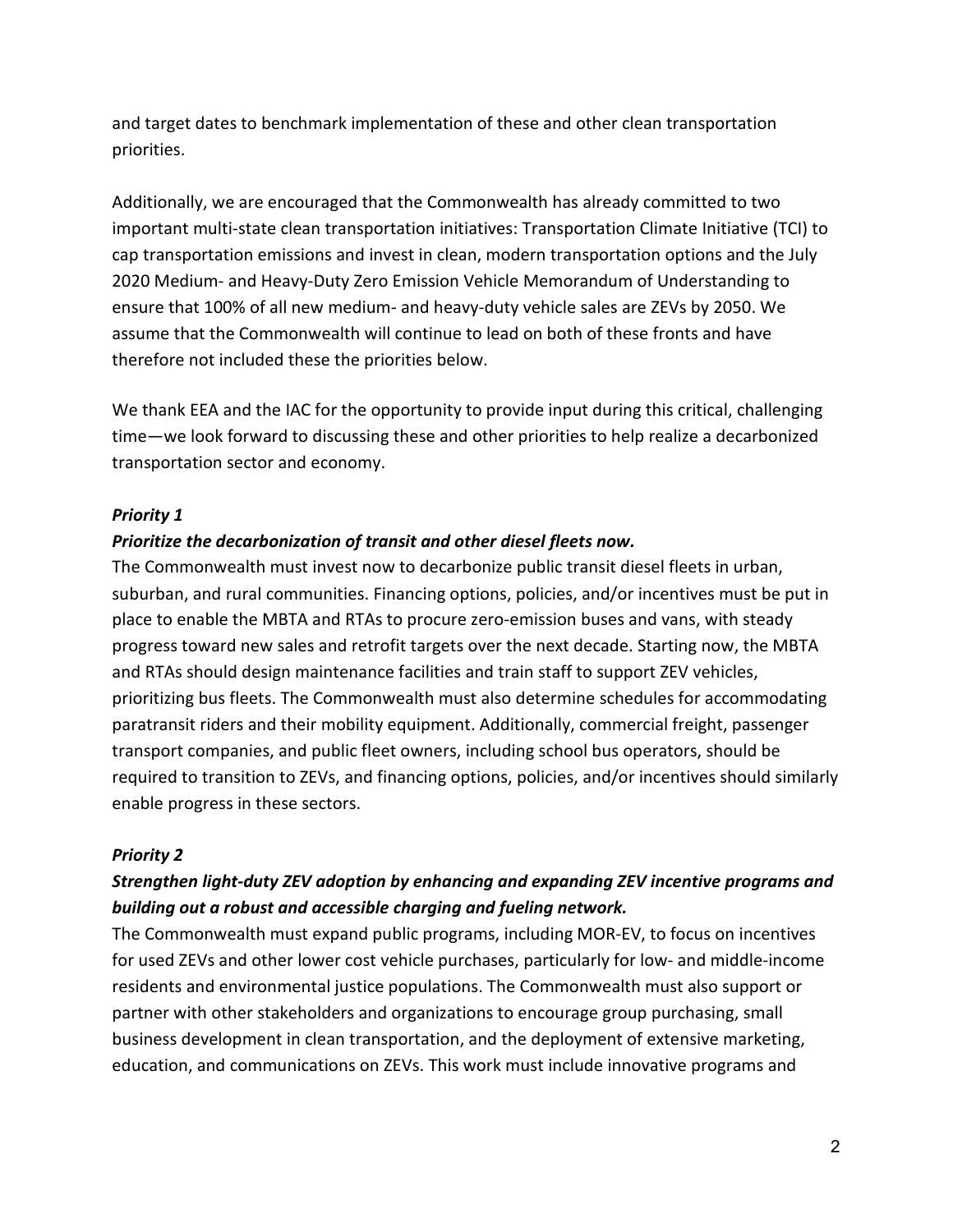incentives to enable the necessary expansion of charging infrastructure or other zero-carbon fueling stations.

The Commonwealth should facilitate coordination across private and public networks to optimize programs and investment in existing infrastructure (such as utilizing the electric grid for managed charging solutions), and enable utility rate designs for efficient EV charging and usage patterns. These efforts should prioritize disadvantaged and underserved communities by offering tailored solutions for environmental justice populations and those with limited access to assigned parking or personal vehicles. Investments and program changes must ensure a netbenefit to low-income residents, businesses owned by people of color, and environmental justice populations.

### *Priority 3*

# *Increase investment to expand public transit and enhance multi-rider mobility programs throughout the Commonwealth.*

The Commonwealth should conduct robust community engagement inclusive of environmental justice populations to determine public transit needs, including priority locations for expansion and increased frequency. Low-income fares and portable tickets across modes and boundaries should be developed and promoted with enhanced language access. Near-term priorities should include the electrification of regional rail lines that serve environmental justice populations. Additionally, the Commonwealth should incentivize employer-based TDM strategies and partnerships to increase the use of transit, ZEV shuttles, and ZEV carpooling.

## *Priority 4*

## *Grow the share of non-car trips by supporting active and innovative mobility options.*

The Commonwealth should work with cities and towns to increase the number of trips taken by transit, walking, or biking by building out a network of active transportation infrastructure through Complete Streets and other programs. These investments should be prioritized for environmental justice populations. Investment in these networks should also accommodate new and emerging micro-mobility technologies, such as electric bikes and scooters. A robust active transportation network should also improve and enable innovative models for last mile ZEV mobility and strengthen connections to transit.

## *Priority 5*

## *Expand and strengthen incentives to advance equitable Transit Oriented Development.*

The Commonwealth should incentivize the production of affordable and middle-income housing near transit so residents can live car-free and still access work, school, grocery stores, childcare, healthcare, and other services. Such incentives could come through an expansion of